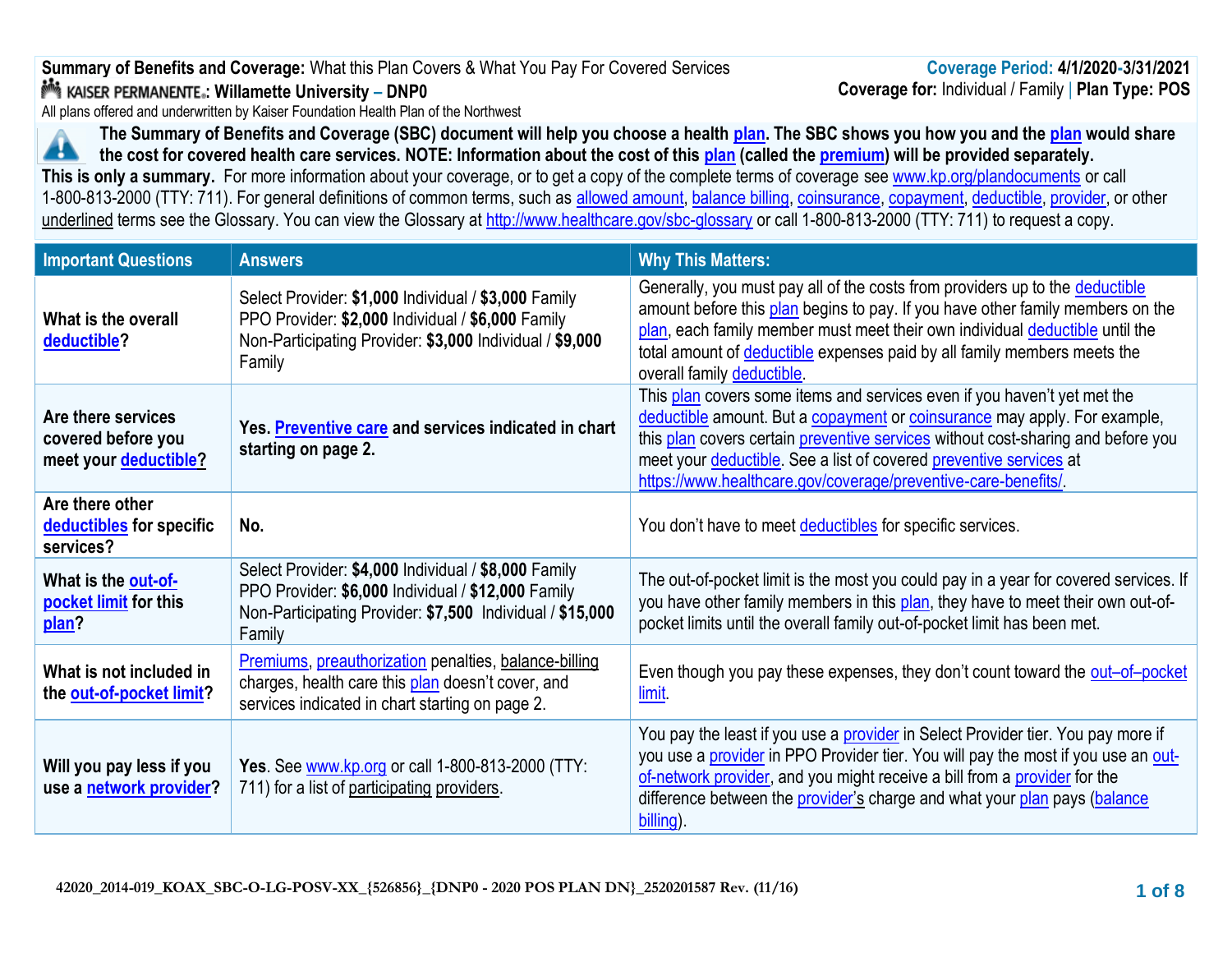All **[copayment](https://www.healthcare.gov/sbc-glossary/#copayment)** and **[coinsurance](https://www.healthcare.gov/sbc-glossary/#coinsurance)** costs shown in this chart are after your **[deductible](https://www.healthcare.gov/sbc-glossary/#deductible)** has been met, if a **[deductible](https://www.healthcare.gov/sbc-glossary/#deductible)** applies.

|                                            |                                                     | <b>What You Will Pay</b>                                                                                           |                                                                                                                    |                                                                        |                                                                                                                                                                    |
|--------------------------------------------|-----------------------------------------------------|--------------------------------------------------------------------------------------------------------------------|--------------------------------------------------------------------------------------------------------------------|------------------------------------------------------------------------|--------------------------------------------------------------------------------------------------------------------------------------------------------------------|
| <b>Common</b><br><b>Medical Event</b>      | <b>Services You May Need</b>                        | <b>Select Provider</b><br>(You will pay the least)                                                                 | <b>PPO Provider</b>                                                                                                | <b>Non-Participating</b><br><b>Provider (You will</b><br>pay the most) | <b>Limitations, Exceptions, &amp; Other</b><br><b>Important Information</b>                                                                                        |
|                                            | Primary care visit to treat<br>an injury or illness | \$25 / visit, deductible<br>does not apply.                                                                        | \$35 / visit, deductible<br>does not apply.                                                                        | 40% coinsurance                                                        | None                                                                                                                                                               |
| If you visit a health                      | <b>Specialist visit</b>                             | \$35 / visit, deductible<br>does not apply.                                                                        | \$45 / visit, deductible<br>does not apply.                                                                        | 40% coinsurance                                                        | None                                                                                                                                                               |
| care <i>provider's</i><br>office or clinic | Preventive care/screening/<br>immunization          | No charge, deductible<br>does not apply.                                                                           | No charge, deductible<br>does not apply.                                                                           | 40% coinsurance                                                        | You may have to pay for services that<br>aren't preventive. Ask your provider if<br>the services needed are preventive.<br>Then check what your plan will pay for. |
| If you have a test                         | Diagnostic test (x-ray,<br>blood work)              | X-ray: \$25 / visit,<br>deductible does not<br>apply.<br>Lab tests: \$25 / visit,<br>deductible does not<br>apply. | X-ray: \$35 / visit,<br>deductible does not<br>apply.<br>Lab tests: \$35 / visit,<br>deductible does not<br>apply. | X-ray: 40%<br>coinsurance<br>Lab tests: 40%<br>coinsurance             | None                                                                                                                                                               |
|                                            | Imaging (CT/PET scans,<br>MRI <sub>s</sub> )        | \$100 / visit, deductible<br>does not apply.                                                                       | 30% coinsurance                                                                                                    | 40% coinsurance                                                        | Some services may require prior<br>authorization.                                                                                                                  |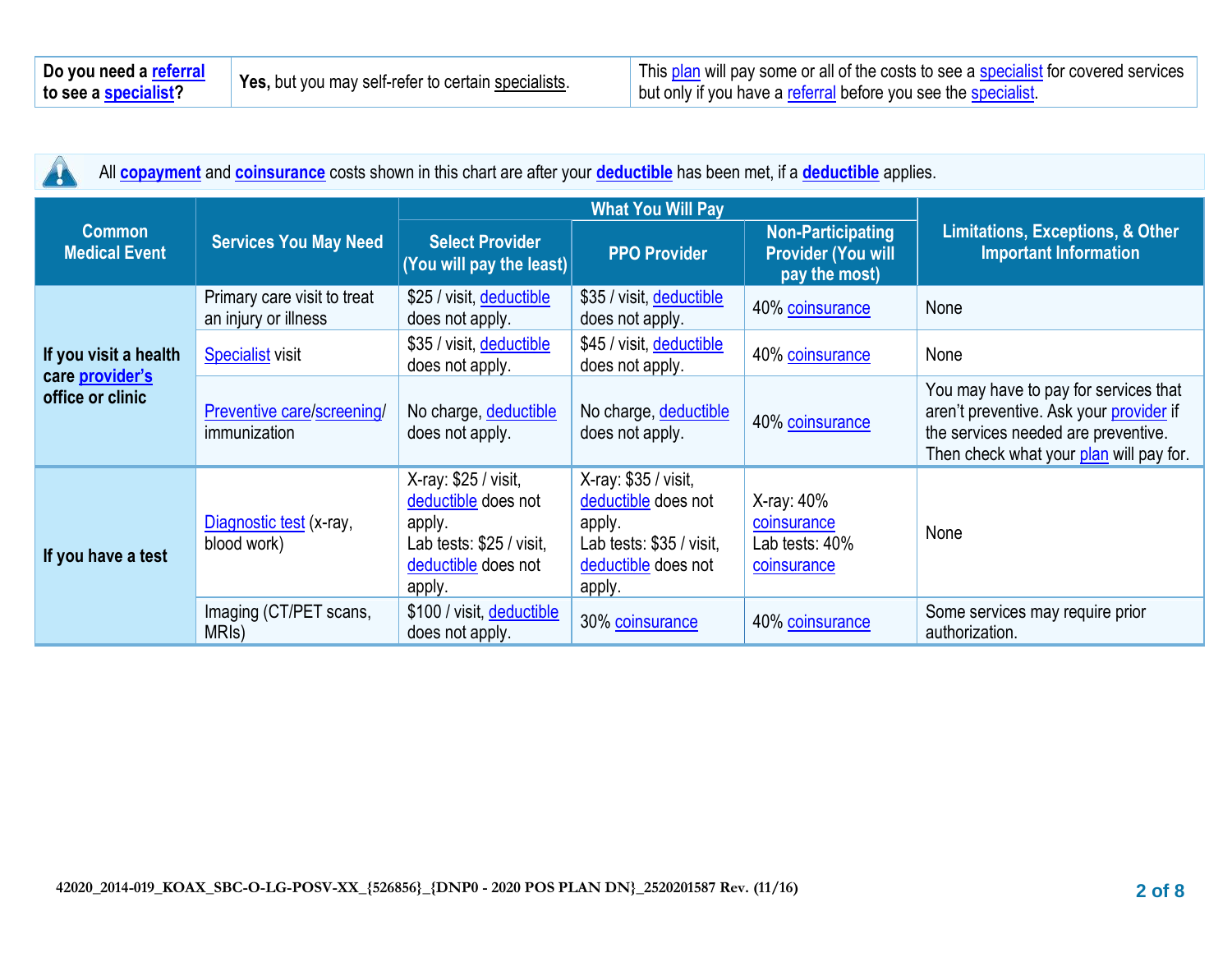|                                                                                       |                                                   | <b>What You Will Pay</b>                                                         |                                                                                             |                                                                        |                                                                                                                                                                                                                                                     |
|---------------------------------------------------------------------------------------|---------------------------------------------------|----------------------------------------------------------------------------------|---------------------------------------------------------------------------------------------|------------------------------------------------------------------------|-----------------------------------------------------------------------------------------------------------------------------------------------------------------------------------------------------------------------------------------------------|
| <b>Common</b><br><b>Medical Event</b>                                                 | <b>Services You May Need</b>                      | <b>Select Provider</b><br>(You will pay the least)                               | <b>PPO Provider</b>                                                                         | <b>Non-Participating</b><br><b>Provider (You will</b><br>pay the most) | <b>Limitations, Exceptions, &amp; Other</b><br><b>Important Information</b>                                                                                                                                                                         |
|                                                                                       | Generic drugs                                     | \$20 retail; \$40 mail<br>order / prescription,<br>deductible does not<br>apply  | \$20 retail & mail order<br>/ prescription,<br>deductible does not<br>apply.                | Not covered                                                            | Up to a 30-day supply (retail); 90-day<br>supply (mail order). Subject to<br>formulary guidelines. Non KP<br>pharmacies: Up to a 30-day supply.<br>Some medications may require prior<br>authorization.                                             |
| If you need drugs<br>to treat your illness<br>or condition<br>More information        | Preferred brand drugs                             | \$40 retail; \$80 mail<br>order / prescription,<br>deductible does not<br>apply  | \$40 retail & mail order<br>/ prescription,<br>deductible does not<br>apply.                | Not covered                                                            | Up to a 30-day supply (retail); 90-day<br>supply (mail order). Subject to<br>formulary guidelines. Non KP<br>pharmacies: Up to a 30-day supply.<br>Some medications may require prior<br>authorization.                                             |
| about <b>prescription</b><br>drug coverage is<br>available at<br>www.kp.org/formulary | Non-preferred brand drugs                         | \$60 retail; \$120 mail<br>order / prescription,<br>deductible does not<br>apply | \$60 retail & mail order<br>/ prescription,<br>deductible does not<br>apply.                | Not covered                                                            | Up to a 30-day supply (retail); 90-day<br>supply (mail order). Subject to<br>formulary guidelines, when approved<br>through exception process. Non KP<br>pharmacies: Up to a 30-day supply.<br>Some medications may require prior<br>authorization. |
|                                                                                       | <b>Specialty drugs</b>                            | Applicable Generic,<br>Preferred, Non-<br>Preferred brand drug<br>cost shares.   | Applicable Generic,<br>Preferred brand, Non-<br>preferred brand drugs<br>cost shares apply. | Not covered                                                            | Up to a 30 day supply (retail). Subject<br>to formulary guidelines, when approved<br>through exception process.                                                                                                                                     |
| If you have                                                                           | Facility fee (e.g., ambulatory<br>surgery center) | 20% coinsurance                                                                  | 30% coinsurance                                                                             | 40% coinsurance                                                        | Prior authorization required.                                                                                                                                                                                                                       |
| outpatient surgery                                                                    | Physician/surgeon fees                            | 20% coinsurance                                                                  | 30% coinsurance                                                                             | 40% coinsurance                                                        | Prior authorization required.                                                                                                                                                                                                                       |
| If you need                                                                           | <b>Emergency room care</b>                        | \$200 / visit                                                                    | \$200 / visit                                                                               | \$200 / visit                                                          | Copayment waived if admitted directly<br>to the hospital as an inpatient.                                                                                                                                                                           |
| immediate medical<br>attention                                                        | <b>Emergency medical</b><br>transportation        | 20% coinsurance                                                                  | 20% coinsurance                                                                             | 20% coinsurance                                                        | None                                                                                                                                                                                                                                                |
|                                                                                       | <b>Urgent care</b>                                | \$45 / visit, deductible                                                         | \$55 / visit, deductible                                                                    | 40% coinsurance                                                        | Non-participating providers covered                                                                                                                                                                                                                 |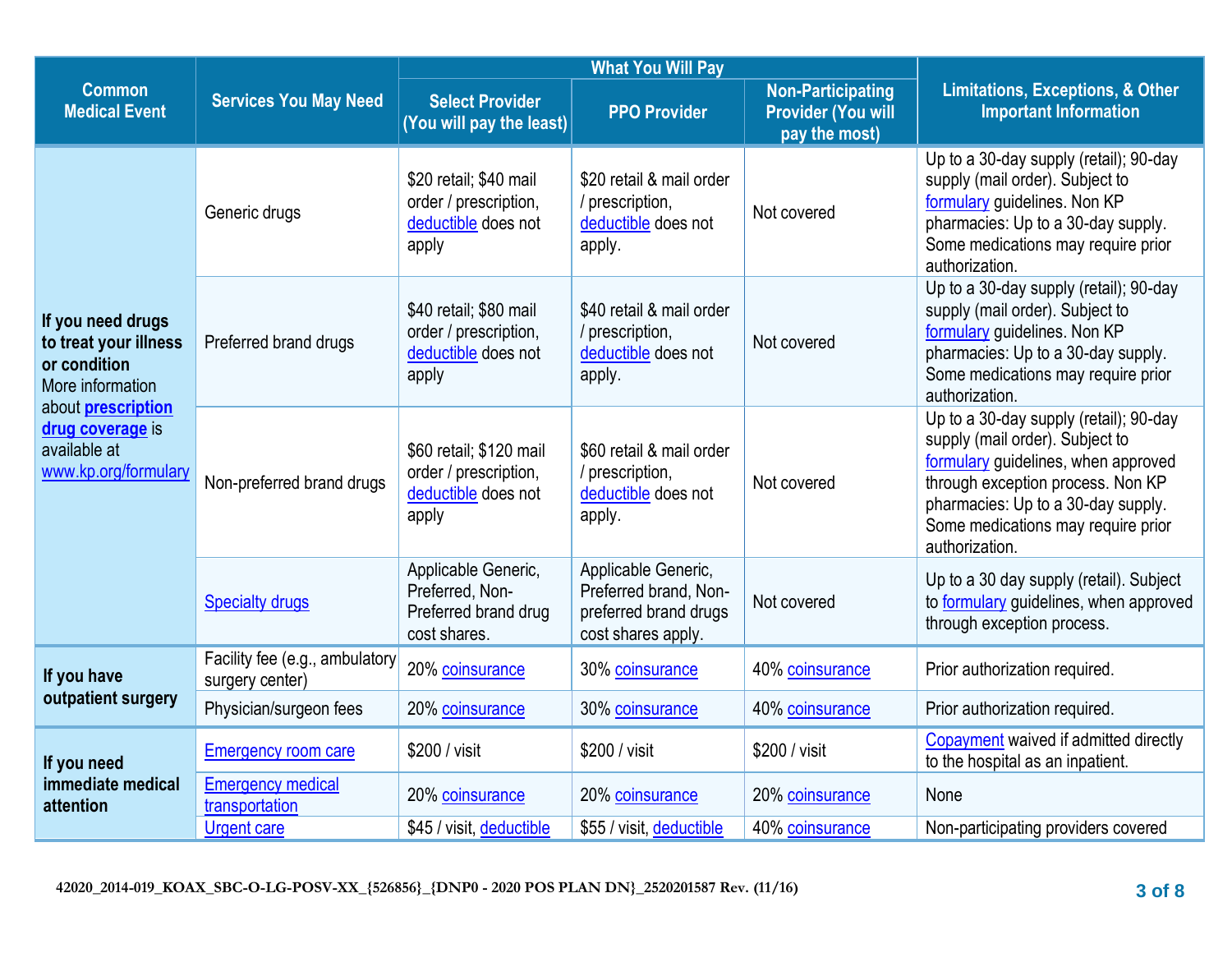|                                                                                    |                                              | <b>What You Will Pay</b>                                                                    |                                                                 |                                                                        |                                                                                                                                                                                                   |
|------------------------------------------------------------------------------------|----------------------------------------------|---------------------------------------------------------------------------------------------|-----------------------------------------------------------------|------------------------------------------------------------------------|---------------------------------------------------------------------------------------------------------------------------------------------------------------------------------------------------|
| <b>Common</b><br><b>Medical Event</b>                                              | <b>Services You May Need</b>                 | <b>Select Provider</b><br>(You will pay the least)                                          | <b>PPO Provider</b>                                             | <b>Non-Participating</b><br><b>Provider (You will</b><br>pay the most) | <b>Limitations, Exceptions, &amp; Other</b><br><b>Important Information</b>                                                                                                                       |
|                                                                                    |                                              | does not apply.                                                                             | does not apply.                                                 |                                                                        | when temporarily outside the service<br>area.                                                                                                                                                     |
| If you have a                                                                      | Facility fee (e.g., hospital<br>room)        | 20% coinsurance                                                                             | 30% coinsurance                                                 | 40% coinsurance                                                        | Prior authorization required.                                                                                                                                                                     |
| hospital stay                                                                      | Physician/surgeon fees                       | 20% coinsurance                                                                             | 30% coinsurance                                                 | 40% coinsurance                                                        | Prior authorization required.                                                                                                                                                                     |
| If you need mental<br>health, behavioral<br>health, or substance<br>abuse services | Outpatient services                          | \$25 / visit, deductible<br>does not apply.                                                 | \$35 / visit, deductible<br>does not apply.                     | 40% coinsurance                                                        | None                                                                                                                                                                                              |
|                                                                                    | Inpatient services                           | 20% coinsurance                                                                             | 30% coinsurance                                                 | 40% coinsurance                                                        | Prior authorization required.                                                                                                                                                                     |
| If you are pregnant                                                                | Office visits                                | No charge, deductible<br>does not apply.                                                    | No charge, deductible<br>does not apply.                        | 40% coinsurance                                                        | Depending on the type of services, a<br>copayment, coinsurance, or deductible<br>may apply. Maternity care may include<br>tests and services described elsewhere<br>in the SBC (i.e. ultrasound.) |
|                                                                                    | Childbirth/delivery<br>professional services | 20% coinsurance                                                                             | 30% coinsurance                                                 | 40% coinsurance                                                        | None                                                                                                                                                                                              |
|                                                                                    | Childbirth/delivery facility<br>services     | 20% coinsurance                                                                             | 30% coinsurance                                                 | 40% coinsurance                                                        | None                                                                                                                                                                                              |
|                                                                                    | Home health care                             | No charge                                                                                   | 30% coinsurance                                                 | 40% coinsurance                                                        | 130 day limit / year. Prior authorization<br>required.                                                                                                                                            |
| If you need help<br>recovering or have<br>other special health<br>needs            | <b>Rehabilitation services</b>               | Outpatient: \$35 / visit,<br>deductible does not<br>apply.<br>Inpatient: 20%<br>coinsurance | Outpatient: 30%<br>coinsurance<br>Inpatient: 30%<br>coinsurance | Outpatient: 40%<br>coinsurance<br>Inpatient: 40%<br>coinsurance        | Outpatient: 20 visit limit / year. Prior<br>authorization required.<br>Inpatient: Prior authorization required.                                                                                   |
|                                                                                    | <b>Habilitation services</b>                 | Outpatient: \$35 / visit,<br>deductible does not<br>apply.                                  | Outpatient: 30%<br>coinsurance<br>Inpatient: 30%                | Outpatient: 40%<br>coinsurance<br>Inpatient: 40%                       | Outpatient: 20 visit limit / year. Prior<br>authorization required.<br>Inpatient: Prior authorization required.                                                                                   |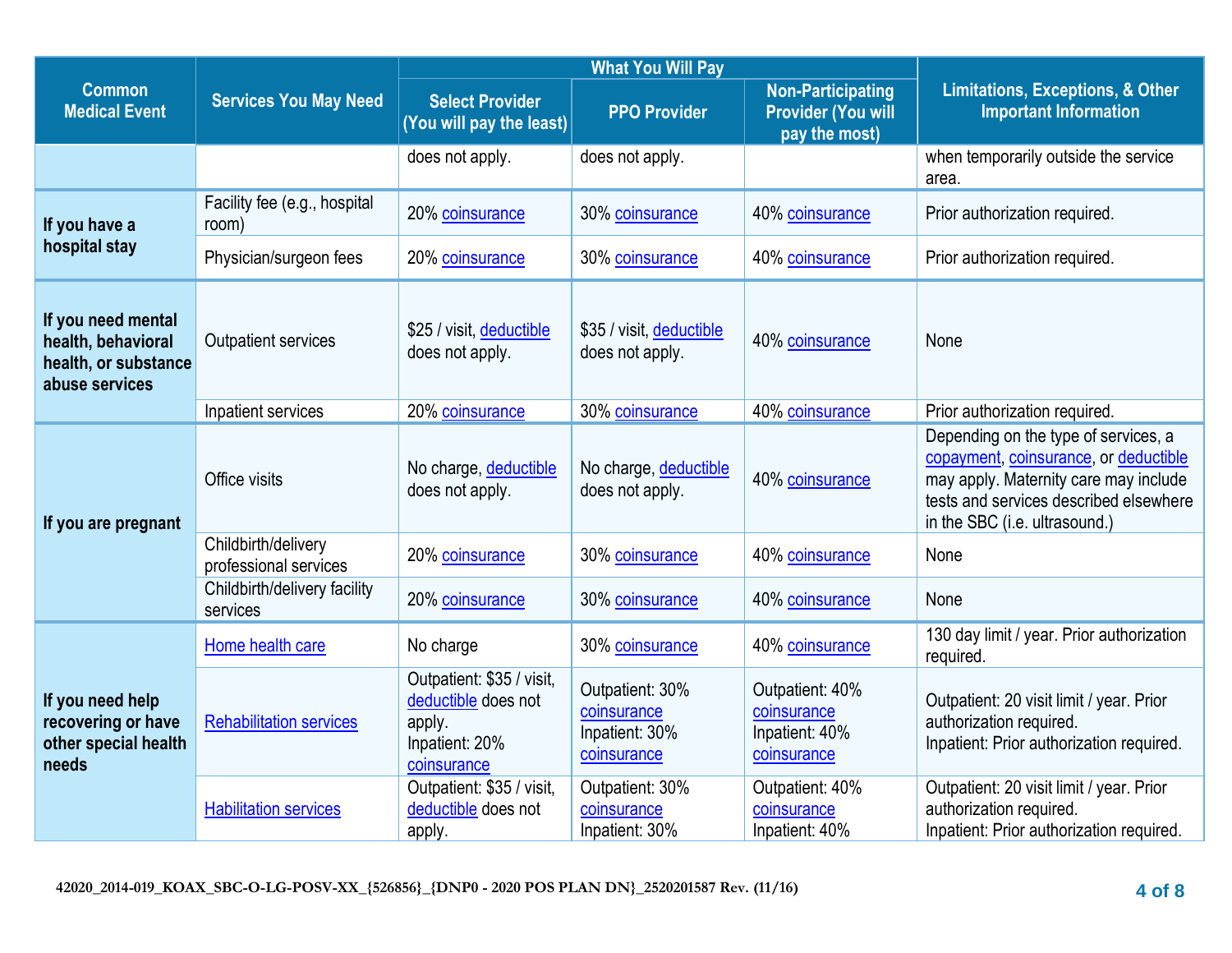|                                           |                                     | <b>What You Will Pay</b>                                           |                                                                    |                                                                        |                                                                                   |
|-------------------------------------------|-------------------------------------|--------------------------------------------------------------------|--------------------------------------------------------------------|------------------------------------------------------------------------|-----------------------------------------------------------------------------------|
| <b>Common</b><br><b>Medical Event</b>     | <b>Services You May Need</b>        | <b>Select Provider</b><br>(You will pay the least)                 | <b>PPO Provider</b>                                                | <b>Non-Participating</b><br><b>Provider (You will</b><br>pay the most) | <b>Limitations, Exceptions, &amp; Other</b><br><b>Important Information</b>       |
|                                           |                                     | Inpatient: 20%<br>coinsurance                                      | coinsurance                                                        | coinsurance                                                            |                                                                                   |
|                                           | <b>Skilled nursing care</b>         | 20% coinsurance                                                    | 30% coinsurance                                                    | 40% coinsurance                                                        | 100 day limit / year. Prior authorization<br>required.                            |
|                                           | <b>Durable medical</b><br>equipment | 20% coinsurance                                                    | 30% coinsurance                                                    | 40% coinsurance                                                        | Subject to <b>formulary</b> guidelines. Prior<br>authorization required.          |
|                                           | Hospice services                    | No charge, deductible<br>does not apply.                           | No charge, deductible<br>does not apply.                           | No charge, deductible<br>does not apply.                               | Prior authorization required.                                                     |
| If your child needs<br>dental or eye care | Children's eye exam                 | No charge for<br>refractive exam,<br>deductible does not<br>apply. | No charge for<br>refractive exam,<br>deductible does not<br>apply. | 40% coinsurance for<br>refractive exam                                 | None                                                                              |
|                                           | Children's glasses                  | No charge, deductible<br>does not apply                            | No charge, deductible<br>does not apply.                           | 50% coinsurance,<br>deductible does not<br>apply.                      | Limited to one pair of select frames and<br>lenses or contact lenses / 12 months. |
|                                           | Children's dental check-up          | Not covered                                                        | Not covered                                                        | Not covered                                                            | None                                                                              |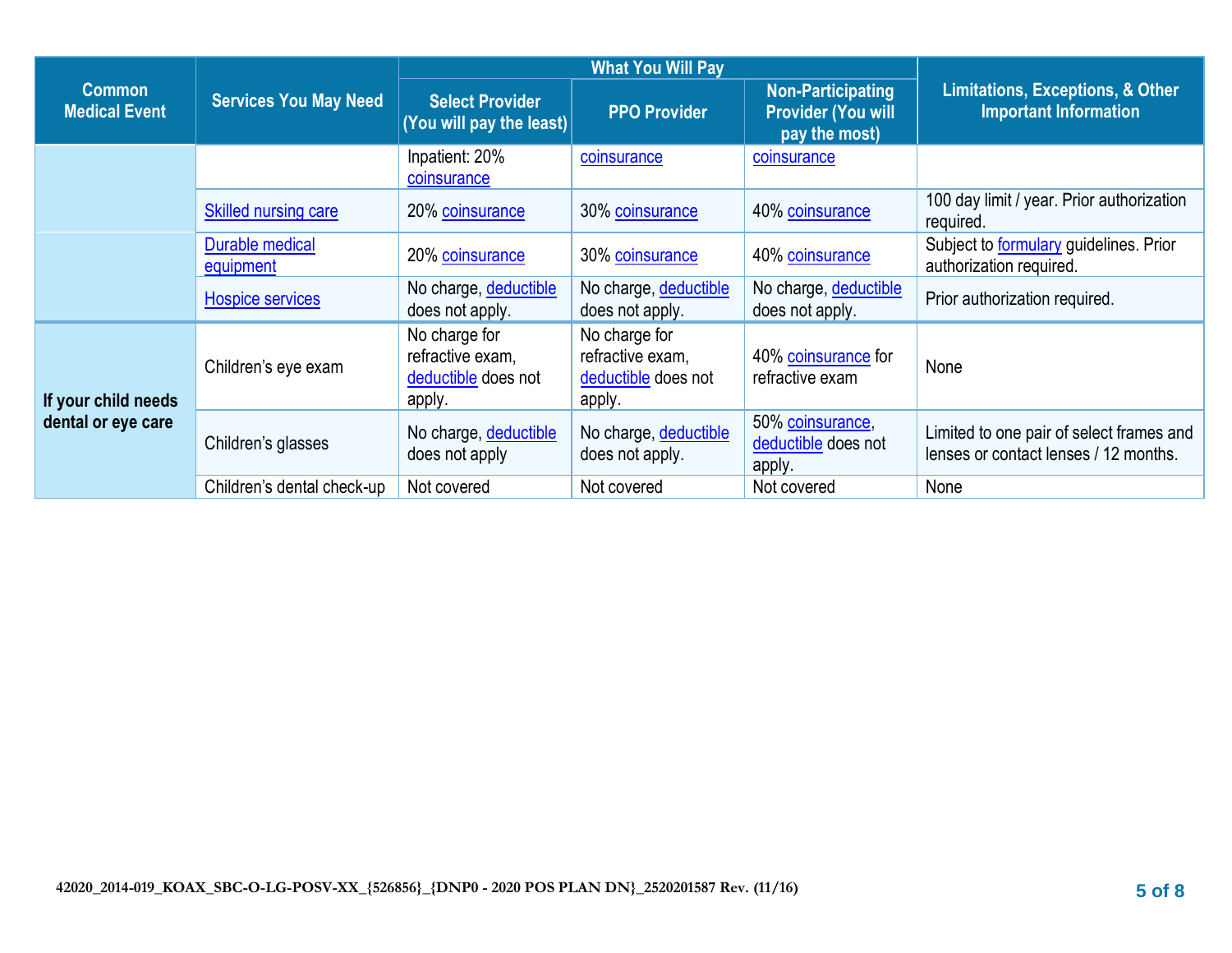# **Excluded Services & Other Covered Services:**

| Services Your Plan Generally Does NOT Cover (Check your policy or plan document for more information and a list of any other excluded services.) |                                                                                                                                                        |                                           |  |
|--------------------------------------------------------------------------------------------------------------------------------------------------|--------------------------------------------------------------------------------------------------------------------------------------------------------|-------------------------------------------|--|
| Cosmetic surgery<br>Dental care (Adult & Child)<br>Infertility treatment                                                                         | Long-term care<br>Non-emergency care when traveling outside<br>the U.S<br>Private-duty nursing                                                         | Routine foot care<br>Weight loss programs |  |
| Other Covered Services (Limitations may apply to these services. This isn't a complete list. Please see your plan document.)                     |                                                                                                                                                        |                                           |  |
| Acupuncture (\$1500 limit / year combined for<br>all alternative care services)<br>Bariatric surgery                                             | Chiropractic care (\$1500 limit / year combined<br>for all alternative care services)<br>Hearing aids (under age 18 - 1 aid / ear, every<br>36 months) | Routine eye care (Adult)                  |  |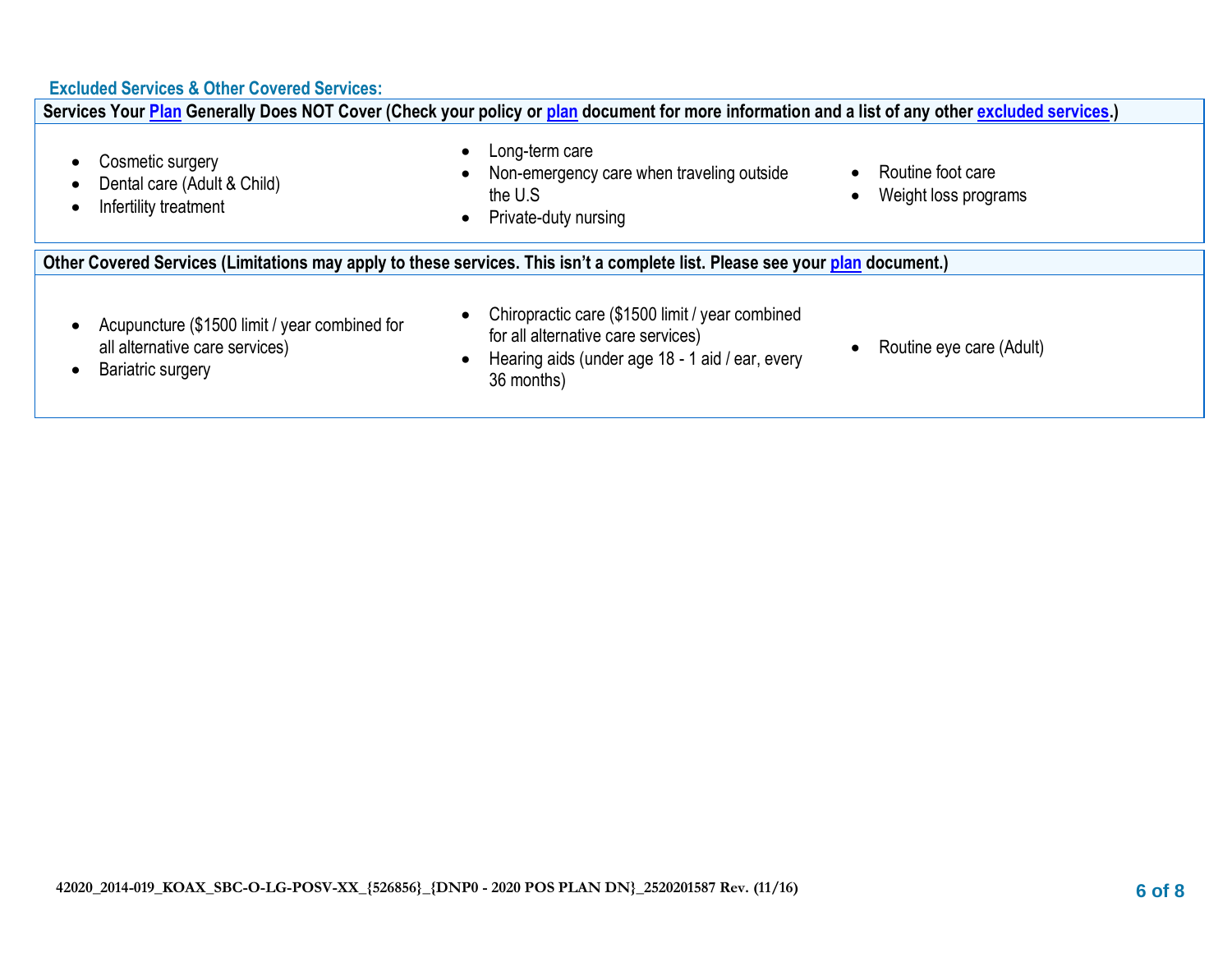Your Rights to Continue Coverage: There are agencies that can help if you want to continue your coverage after it ends. The contact information for those agencies is shown in the chart below. Other coverage options may be available to you too, including buying individual insurance coverage through the Health Insurance [Marketplace.](https://www.healthcare.gov/sbc-glossary/#marketplace) For more information about the [Marketplace,](https://www.healthcare.gov/sbc-glossary/#marketplace) visit [www.HealthCare.gov](http://www.healthcare.gov/) or call 1-800-318-2596.

Your Grievance and Appeals Rights: There are agencies that can help if you have a complaint against your [plan](https://www.healthcare.gov/sbc-glossary/#plan) for a denial of a [claim.](https://www.healthcare.gov/sbc-glossary/#claim) This complaint is called a [grievance](https://www.healthcare.gov/sbc-glossary/#grievance) or [appeal.](https://www.healthcare.gov/sbc-glossary/#appeal) For more information about your rights, look at the explanation of benefits you will receive for that medical [claim.](https://www.healthcare.gov/sbc-glossary/#claim) Your [plan](https://www.healthcare.gov/sbc-glossary/#plan) documents also provide complete information to submit a [claim,](https://www.healthcare.gov/sbc-glossary/#claim) [appeal,](https://www.healthcare.gov/sbc-glossary/#appeal) or a [grievance](https://www.healthcare.gov/sbc-glossary/#grievance) for any reason to your [plan.](https://www.healthcare.gov/sbc-glossary/#plan) For more information about your rights, this notice, or assistance, contact the agencies in the chart below.

### **Contact Information for Your Rights to Continue Coverage & Your Grievance and Appeals Rights:**

| Kaiser Permanente Member Services                                                            | 1-800-813-2000 (TTY: 711) or www.kp.org/memberservices |
|----------------------------------------------------------------------------------------------|--------------------------------------------------------|
| Department of Labor's Employee Benefits Security Administration                              | 1-866-444-EBSA (3272) or www.dol.gov/ebsa/healthreform |
| Department of Health & Human Services, Center for Consumer Information & Insurance Oversight | 1-877-267-2323 x61565 or www.ccijo.cms.gov             |
| Oregon Department of Insurance                                                               | 1-888-877-4894 or www.dfr.oregon.gov                   |
| Washington Department of Insurance                                                           | 1-800 - 562 - 6900 or www.insurance.wa.gov             |

## **Does this [plan](https://www.healthcare.gov/sbc-glossary/#plan) provide Minimum Essential Coverage? Yes**

If you don't have [Minimum Essential Coverage](https://www.healthcare.gov/sbc-glossary/#minimum-essential-coverage) for a month, you'll have to make a payment when you file your tax return unless you qualify for an exemption from the requirement that you have health coverage for that month.

## **Does this [plan](https://www.healthcare.gov/sbc-glossary/#plan) meet the Minimum Value Standards? Yes**

If your [plan](https://www.healthcare.gov/sbc-glossary/#plan) doesn't meet the [Minimum Value Standards,](https://www.healthcare.gov/sbc-glossary/#minimum-value-standard) you may be eligible for a [premium tax credit](https://www.healthcare.gov/sbc-glossary/#premium-tax-credits) to help you pay for a [plan](https://www.healthcare.gov/sbc-glossary/#plan) through the [Marketplace.](https://www.healthcare.gov/sbc-glossary/#marketplace)

## **Language Access Services:**

[Spanish (Español): Para obtener asistencia en Español, llame al 1-800-813-2000 (TTY: 711). [Tagalog (Tagalog): Kung kailangan ninyo ang tulong sa Tagalog tumawag sa 1-800-813-2000 (TTY: 711). [Chinese (中文): 如果需要中文的帮助,请拨打这个号码 1-800-813-2000 (TTY: 711). [Navajo (Dine): Dinek'ehgo shika at'ohwol ninisingo, kwiijigo holne' 1-800-813-2000 (TTY: 711).

––––––––––––––––––––––*To see examples of how this [plan](https://www.healthcare.gov/sbc-glossary/#plan) might cover costs for a sample medical situation, see the next section.–––––––––––*–––––––––––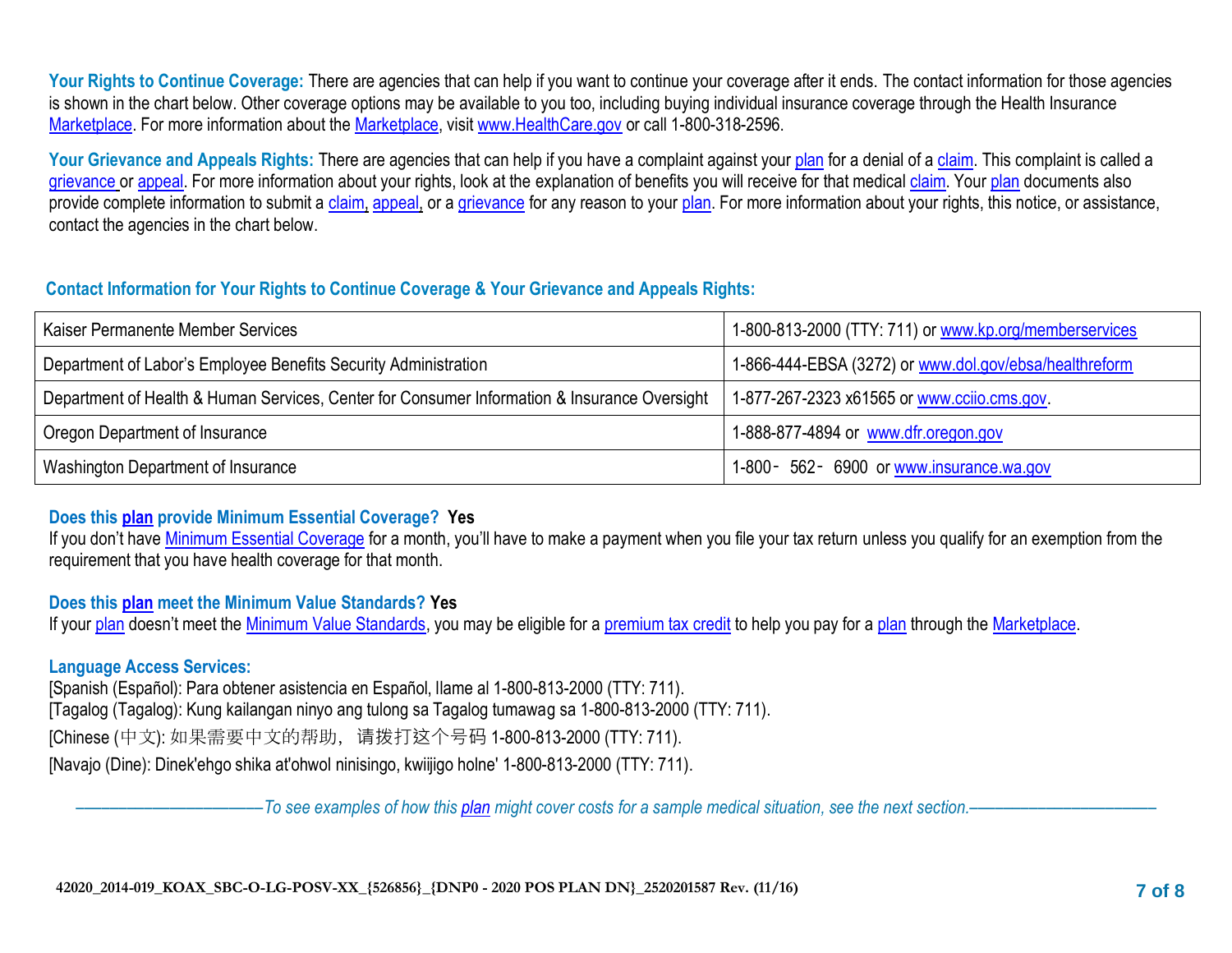#### **About these Coverage Examples:**



**This is not a cost estimator.** Treatments shown are just examples of how this [plan](https://www.healthcare.gov/sbc-glossary/#plan) might cover medical care. Your actual costs will be different depending on the actual care you receive, the prices your [providers](https://www.healthcare.gov/sbc-glossary/#provider) charge, and many other factors. Focus on the [cost sharing](https://www.healthcare.gov/sbc-glossary/#cost-sharing) amounts [\(deductibles,](https://www.healthcare.gov/sbc-glossary/#deductible) [copayments](https://www.healthcare.gov/sbc-glossary/#copayment) an[d coinsurance\)](https://www.healthcare.gov/sbc-glossary/#coinsurance) and [excluded services](https://www.healthcare.gov/sbc-glossary/#excluded-services) under the [plan.](https://www.healthcare.gov/sbc-glossary/#plan) Use this information to compare the portion of costs you might pay under different health [plans.](https://www.healthcare.gov/sbc-glossary/#plan) Please note these coverage examples are based on self-only coverage.

| Peg is Having a Baby<br>(9 months of in-network pre-natal care and a<br>hospital delivery) |         |
|--------------------------------------------------------------------------------------------|---------|
| The plan's overall deductible                                                              | \$1,000 |
| Specialist copayment                                                                       | \$35    |
| <b>E</b> Hospital (facility) <b>coinsurance</b>                                            | 20%     |
| Other (blood work) copayment                                                               | \$25    |

## **This EXAMPLE event includes services like:**

[Specialist](https://www.healthcare.gov/sbc-glossary/#specialist) office visits (*prenatal care)* Childbirth/Delivery Professional Services Childbirth/Delivery Facility Services Diagnostic tests (*ultrasounds and blood work)* [Specialist](https://www.healthcare.gov/sbc-glossary/#specialist) visit *(anesthesia)* 

| <b>Total Example Cost</b> | \$12,800 |
|---------------------------|----------|
|                           |          |

#### **In this example, Peg would pay:**

| <b>Cost Sharing</b>        |         |  |  |
|----------------------------|---------|--|--|
| <b>Deductibles</b>         | \$1,000 |  |  |
| Copayments                 | \$200   |  |  |
| Coinsurance                | \$1,600 |  |  |
| What isn't covered         |         |  |  |
| Limits or exclusions       | \$60    |  |  |
| The total Peg would pay is | \$2,860 |  |  |

| <b>Managing Joe's type 2 Diabetes</b><br>(a year of routine in-network care of a well-<br>controlled condition) |                 |  |
|-----------------------------------------------------------------------------------------------------------------|-----------------|--|
| ■ The plan's overall deductible<br>Specialist copayment                                                         | \$1,000<br>\$35 |  |
| <b>Exercise Hospital (facility) coinsurance</b>                                                                 | 20%             |  |
| Other (blood work) copayment                                                                                    | \$25            |  |

#### **This EXAMPLE event includes services like:**

Primary care physician office visits (*including disease education)* Diagnostic tests *(blood work)* Prescription drugs Durable medical equipment *(glucose meter)* 

# **Total Example Cost \$7,400**

#### **In this example, Joe would pay:**

| <b>Cost Sharing</b>        |         |  |  |
|----------------------------|---------|--|--|
| <b>Deductibles</b>         | \$200   |  |  |
| Copayments                 | \$1,700 |  |  |
| Coinsurance                | \$0     |  |  |
| What isn't covered         |         |  |  |
| Limits or exclusions       | \$60    |  |  |
| The total Joe would pay is | \$1,960 |  |  |

# **Mia's Simple Fracture**

(in-network emergency room visit and follow up care)

| ■ The plan's overall deductible                 | \$1,000 |
|-------------------------------------------------|---------|
| ■ Specialist copayment                          | \$35    |
| <b>E</b> Hospital (facility) <b>coinsurance</b> | 20%     |
| Other (x-ray) copayment                         | \$25    |

#### **This EXAMPLE event includes services like:**

Emergency room care *(including medical supplies)* Diagnostic test *(x-ray)* Durable medical equipment *(crutches)* Rehabilitation services *(physical therapy)*

**Total Example Cost \$1,900** 

#### **In this example, Mia would pay:**

| <b>Cost Sharing</b>        |         |
|----------------------------|---------|
| <b>Deductibles</b>         | \$1,000 |
| Copayments                 | \$400   |
| Coinsurance                | \$0     |
| What isn't covered         |         |
| Limits or exclusions       | \$0     |
| The total Mia would pay is | \$1,400 |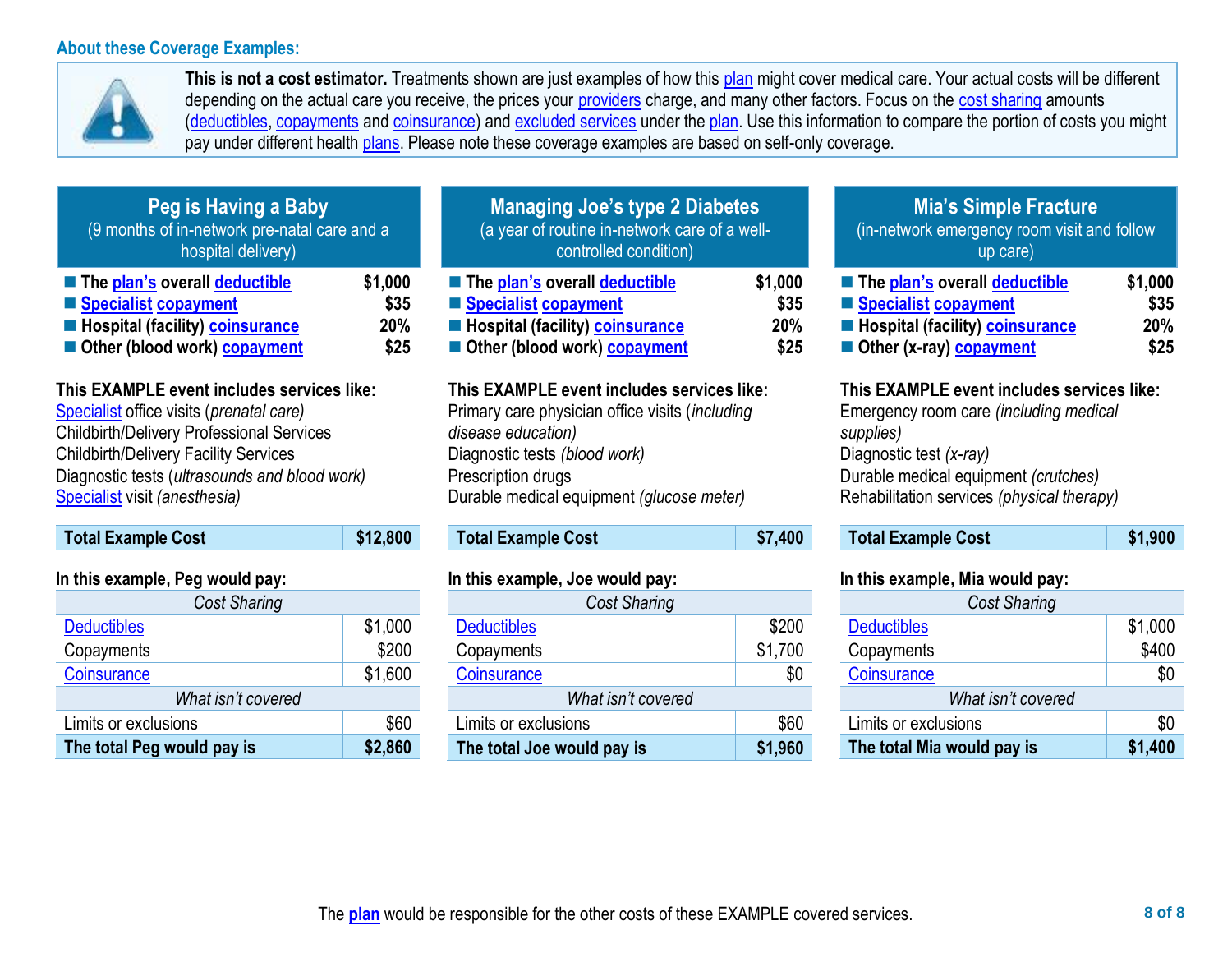# **NONDISCRIMINATION NOTICE**

Kaiser Foundation Health Plan of the Northwest (Kaiser Health Plan) complies with applicable federal civil rights laws and does not discriminate on the basis of race, color, national origin, age, disability, or sex. Kaiser Health Plan does not exclude people or treat them differently because of race, color, national origin, age, disability, or sex. We also:

- Provide no cost aids and services to people with disabilities to communicate effectively with us, such as:
	- Qualified sign language interpreters
	- Written information in other formats, such as large print, audio, and accessible electronic formats
- Provide no cost language services to people whose primary language is not English, such as:
	- Qualified interpreters
	- Information written in other languages

If you need these services, call 1-800-813-2000 (TTY: 711)

If you believe that Kaiser Health Plan has failed to provide these services or discriminated in another way on the basis of race, color, national origin, age, disability, or sex, you can file a grievance by mail or phone at: Member Relations, Attention: Kaiser Civil Rights Coordinator, 500 NE Multnomah St. Ste 100, Portland, OR 97232, telephone number: 1-800-813-2000.

You can also file a civil rights complaint with the U.S. Department of Health and Human Services, Office for Civil Rights electronically through the Office for Civil Rights Complaint Portal, available at https://ocrportal.hhs.gov/ocr/portal/lobby.jsf, or by mail or phone at: U.S. Department of Health and Human Services, 200 Independence Avenue SW., Room 509F, HHH Building, Washington, DC 20201, 1-800-368-1019, 1-800-537-7697 (TDD). Complaint forms are available at http://www.hhs.gov/ocr/office/file/index.html.

## **HELP IN YOUR LANGUAGE**

ATTENTION: If you speak English, language assistance services, free of charge, are available to you. Call 1-800-813-2000 (TTY: 711).

አማርኛ (Amharic) ማስታወሻ: የሚናገሩት ቋንቋ አማርኛ ከሆነ የትርጉም እርዳታ ድርጅቶች፣ በነጻ ሲያባዝዎት ተዘጋጀተዋል፡ ወደ ሚከተለው ቁጥር ይደውሱ 1-800-813-2000 (TTY: 711).

العربية (Arabic) ملحوظة: إذا كنت تتحدث الحريبة، فإن خدمات المساعدة اللغوية ثنوافر لك بالمجان. انصل برعَم 2000-813-1-800 .(711:TTY)

中文 (Chinese) 注意:如果您使用繁體中文,您可以免 費獲得語言援助服務。請致電 1-800-813-2000  $(TTY: 711)$